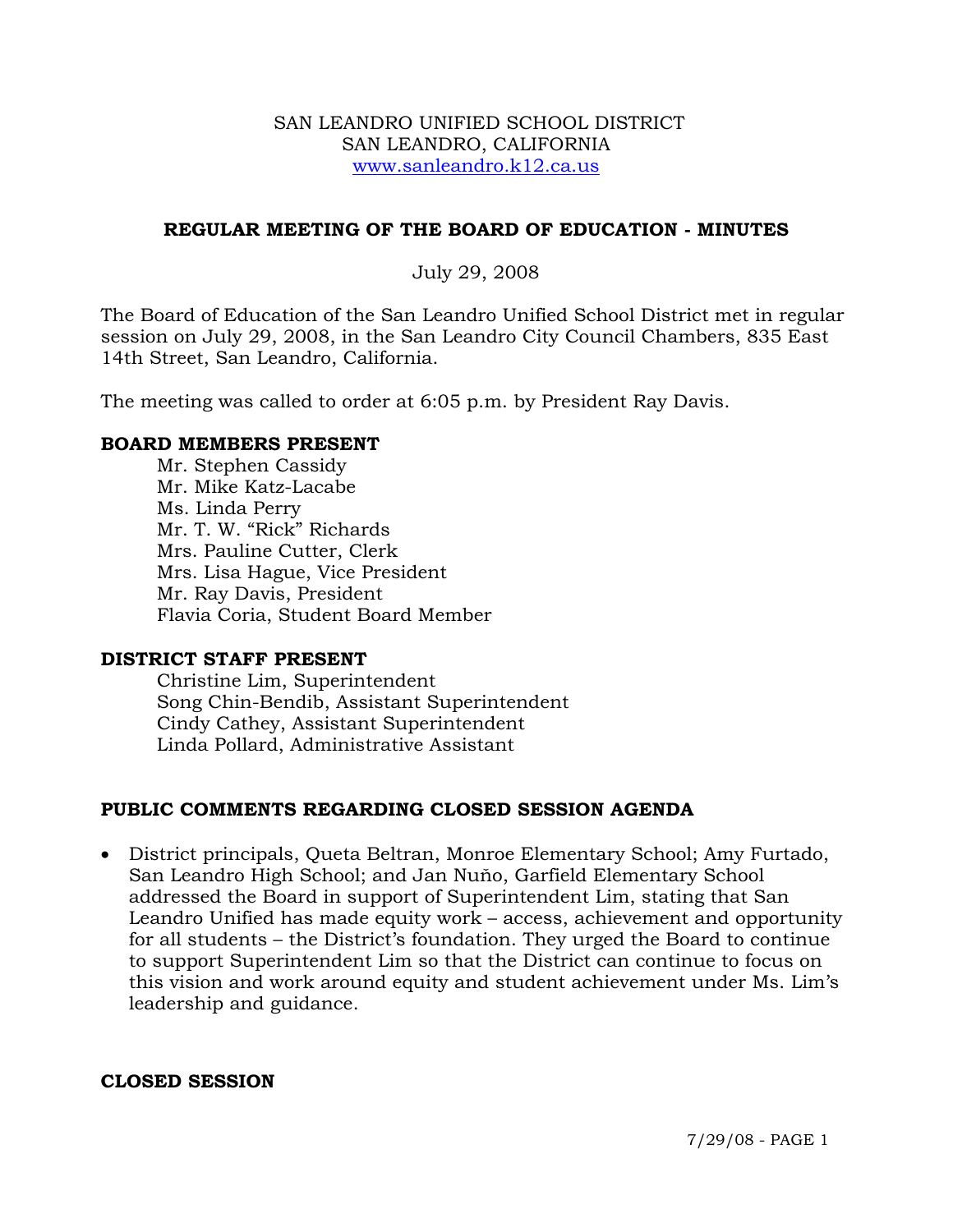At 6:14 p.m., the Board went into closed session for Student Expulsions; Public Employee Discipline/Dismissal/Release/Hiring; Conference with Labor Negotiator, Unrepresented Employees: Superintendent, Assistant Superintendent for Business Services, and Assistant Superintendent for Educational Services; Conference with Legal Counsel – Anticipated Litigation – significant exposure to litigation; Public Employee Appointment – Title: Curriculum Specialist, Educational Services; GEAR UP Grant Coordinator, and Director of Student Support Services; Conference with Real Property Negotiator – Property(ies); Conference with Legal Counsel – Existing Litigation; and Tort Claim (1 case) pursuant to Education Code Sections 35146 and 48918(c), Government Code Sections 54957, 54957.6, 54956.(b), 54956.8, and 54956.9, and 54956. The closed session was adjourned at 7:05 p.m.

The Board returned to open session at 7:09 p.m. with the Pledge of Allegiance to the Flag. President Richards said the Board had been in closed session and had taken the following action:

- The Board accepted a Resolution Agreement with the Office of Civil Rights (OCR) and the substance of the agreement that the Resolution Agreement closes OCR's investigation and moves the District into the "compliance" phase, and that the District will distribute to its sites a memo that clarifies existing procedures for processing discrimination complaints.
- On a motion made by Mrs. Hague and seconded by Mr. Cassidy, the Board appointed Laura Hackel as Curriculum Specialist, Educational Services (Visual & Performing Arts, Physical Education and New Teacher Support), by a 7-0 vote.
- On a motion made by Mr. Richards and seconded by Ms. Perry, the Board appointed Jaliza Eagles as the GEAR UP Grant Coordinator by a 7-0 vote.
- On a motion made by Mrs. Cutter and seconded by Mr. Katz, the Board appointed Sheila Lawrence as Director of Student Support Services by 7-0 vote.
- On a motion by Mr. Richards and seconded by Mr. Cassidy, the Board rejected Liability Claim #4104-08-00028-01-02 by a 7-0 vote.

President Davis welcomed the new Student Board Member Representative Flavia Coria, who is an incoming senior at San Leandro High School.

## **APPROVAL OF AGENDA**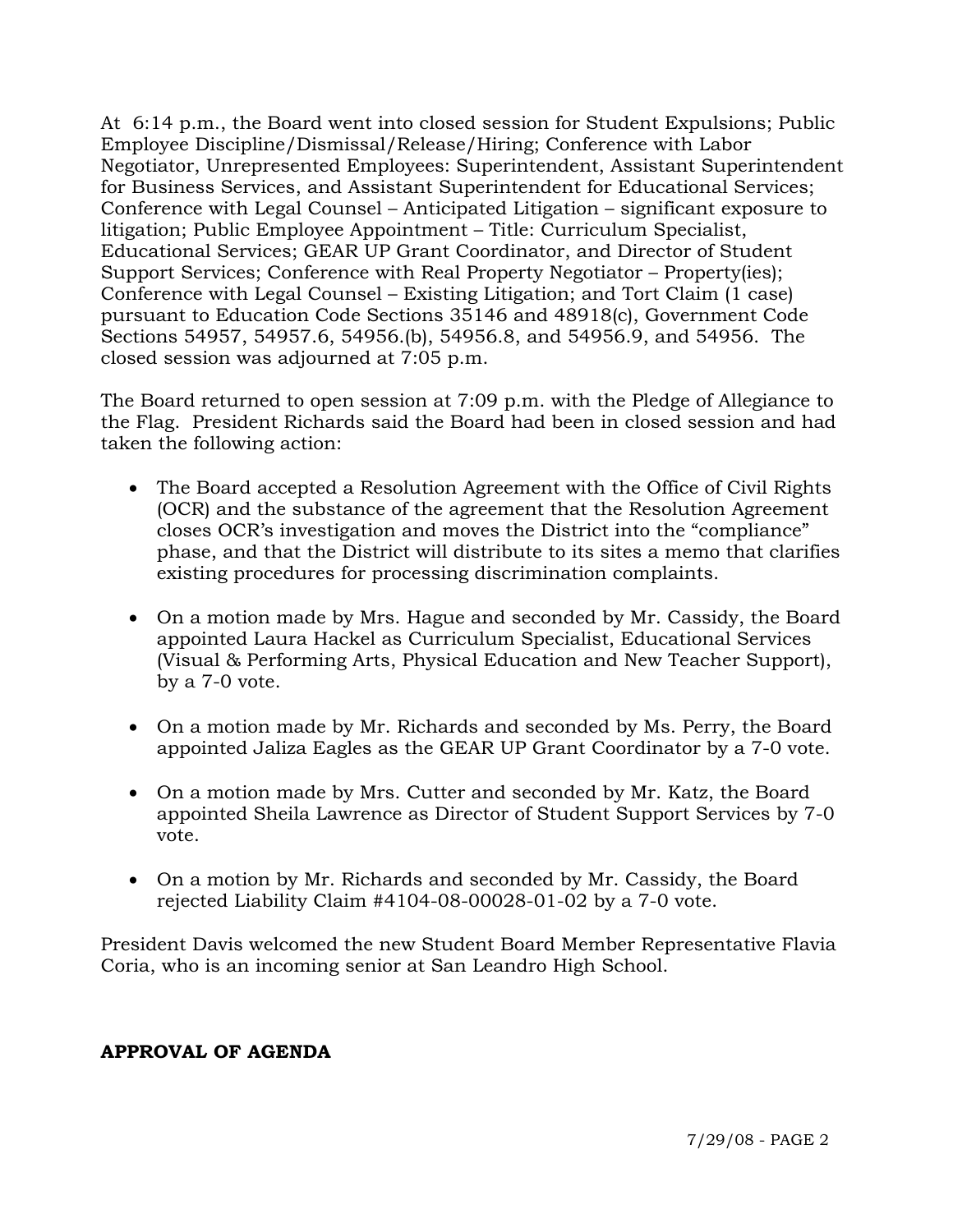On a motion made by Ms. Perry and seconded by Mr. Richards, the Board approved the agenda for the regular meeting of July 29, 2008, by a 7-0 vote.

## **PRESENTATIONS**

- Leo Ray-Lynch from WLC Architects presented to the Board the construction documents for the Measure B District Parking Lot located on the PG&E parcel adjacent to San Leandro High School. The design of the parking lot reflects comments and direction from the Facilities and Technology Committee. Primary changes highlighted included:
	- The parking lot includes a total of 264 parking spaces, 23 of which are designated for compact cars, and 13 accessible disability parking spaces (approximately a 30-40 net gain from the current school configuration)
	- A revised front entrance and turn around
	- The buffer between the asphalt area and the neighbors' yards has been increased to 43 feet
	- Because the City required designated marked cross walk areas, some parking spaces needed to be removed

 The Board took time to review the revised parking lot design which raised some questions and concerns regarding the location of gated entries, parking lot capacity, and the number of spaces allocated for compact parking. Student Board member Coria commented that she would also like to have more details.

 Mr. Davis suggested that the Facilities & Technology Committee revisit the documents and bring it back to the Board for approval at a future Board meeting to be determined once the final recommendation has been developed and San Leandro High School neighbors and interested community members have had an opportunity to hear a project timeline update on the design, and provide feedback.

**ACTION ITEM** 

Facilities and Construction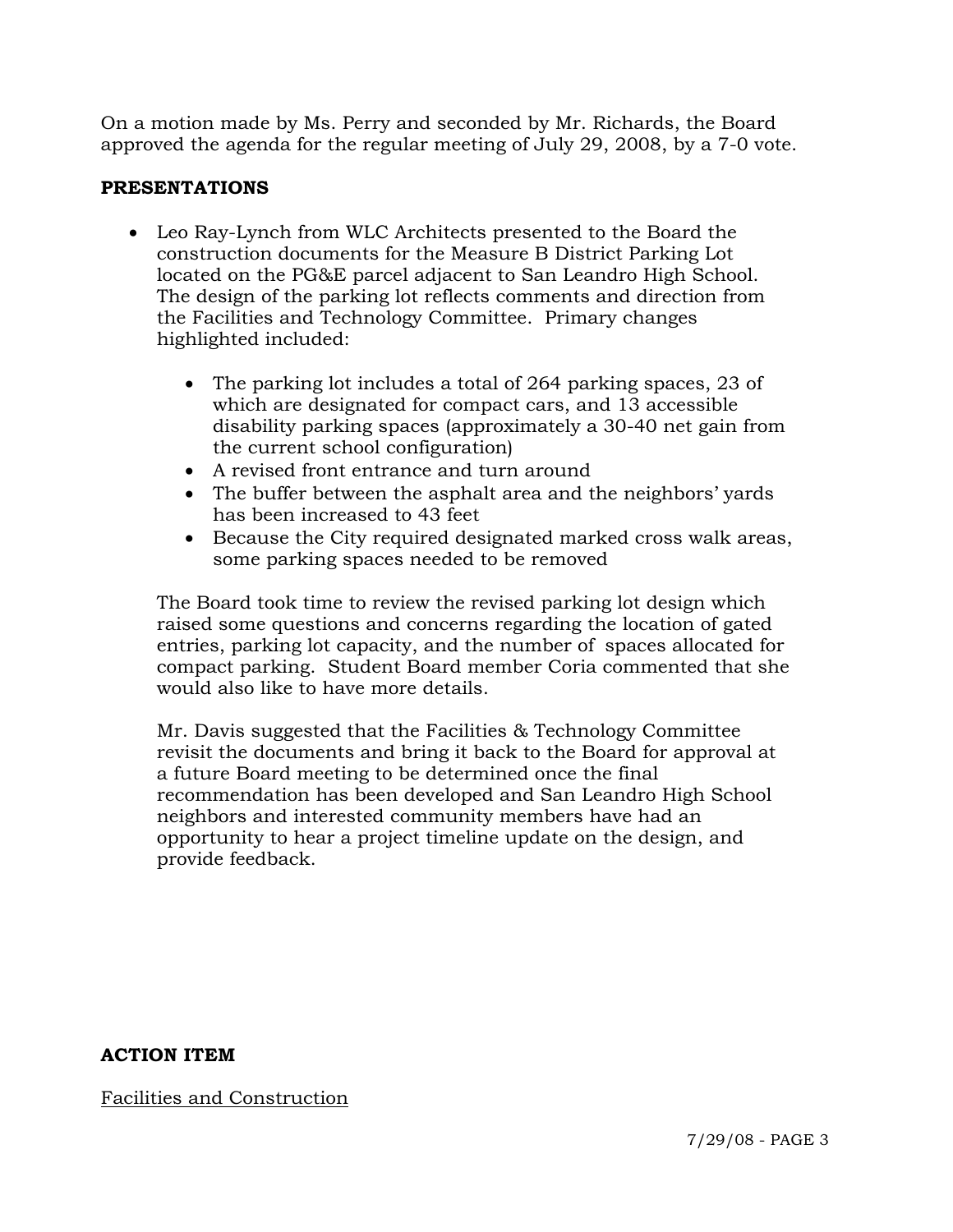5.1-A Construction Documents Approval for the Measure B District Parking Lot

> It was noted that that this item would be coming back to the Board for consideration after the Facilities and Technology Committee have met to address those concerns raised by the Board.

The Board recessed to the Facilities Workshop on Measure B Update.

# **FACILITIES WORKSHOP**

- Song-Chin Bendib, Assistant Superintendent of Business Services and Michael Murphy, Director of Measure B, conducted a workshop to update the Board on Measure B. The presentation was broken down into the following three areas:
	- Project Delivery Team Structure
		- o Roles & Responsibilities
		- o "Day in the Life"
	- Measure B Master Schedule Update
		- o Brief History, Givens & Assumptions
		- o July 2008 Update
	- Measure B Budget Update
		- o Definition, Process, Where We Were
		- o "Where we are now"

Highlights included:

- Projects Completed in 2007:
	- ∗ Roofing at six elementary schools
	- ∗ San Leandro High; Voice-Over Internet Protocol and LAN District-wide
	- ∗ Bancroft Sports Field
- Projects in Progress as of July 2008:
	- ∗ Music building construction at San Leandro High School
	- ∗ Restrooms at Garfield, McKinley, Monroe, Washington Elementary schools
	- ∗ Heating, at Bancroft Middle School
	- ∗ Roofing at Monroe Elementary School and Bancroft Middle School
- New Construction Funding
	- ∗ 2007/08 enrollment insufficient to provide eligibility for state new construction funding
	- ∗ The next opportunity to determine eligibility will be October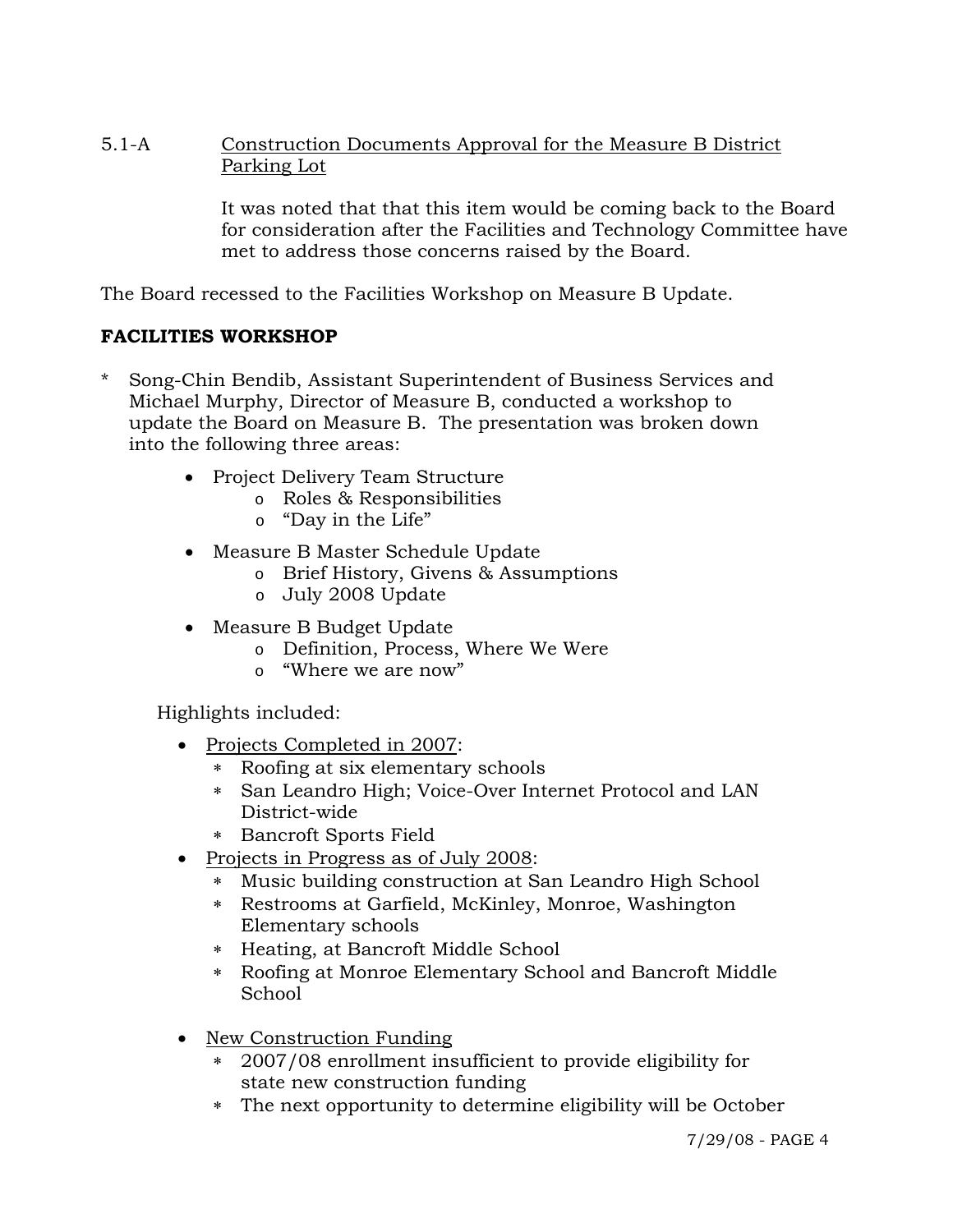2008, noting that District must show an increase of 40 kindergarteners, and retain no less than 1% drop in grades first through six

• Staff will analyze the previously recommended "Must Have" dedicating a vice-principal to oversee the new construction projects at the high school during this "red zone" period, and return to the Board with a proposal

Additional comments and suggestions shared by the Board included:

- Provide milestones and/or talking points to the sites to be included in their newsletters updating the school community on the timelines and progress of the projects
- Keep abreast of upcoming challenges facing the District to be sure there is money to complete the projects
- Provide the Board with updates on the progress and completion of Measure B projects every other month

The Board thanked staff for a very comprehensive presentation.

The Board took a break at 8:45 p.m. and returned to open session 8:50 p.m.

# **PUBLIC TESTIMONY ON NON-AGENDA ITEMS**

- Dan Martin addressed the Board on the events of the last school year, and hoped that some reflection and a more collaborative approach could take place in 2008/09. He would also like to see a regular time slot designated on the school board meeting agendas for teachers to comment.
- Billy Campbell reported that after meeting with the Jan Nuño, Garfield Principal, Grey Dyer, Maintenance Manager, and speaking with Building Trades representative Don Bilodeau, Teamsters/Trades has, once again, approved an Eagle Scout project at Garfield Elementary School.

## **REPORTS**

1) Correspondence – Clerk Cutter reported receipt of the following emails between July 15, 2008-July 29, 2008, from Sheila Jordan, ACOE Superintendent regarding bargaining agreements with the California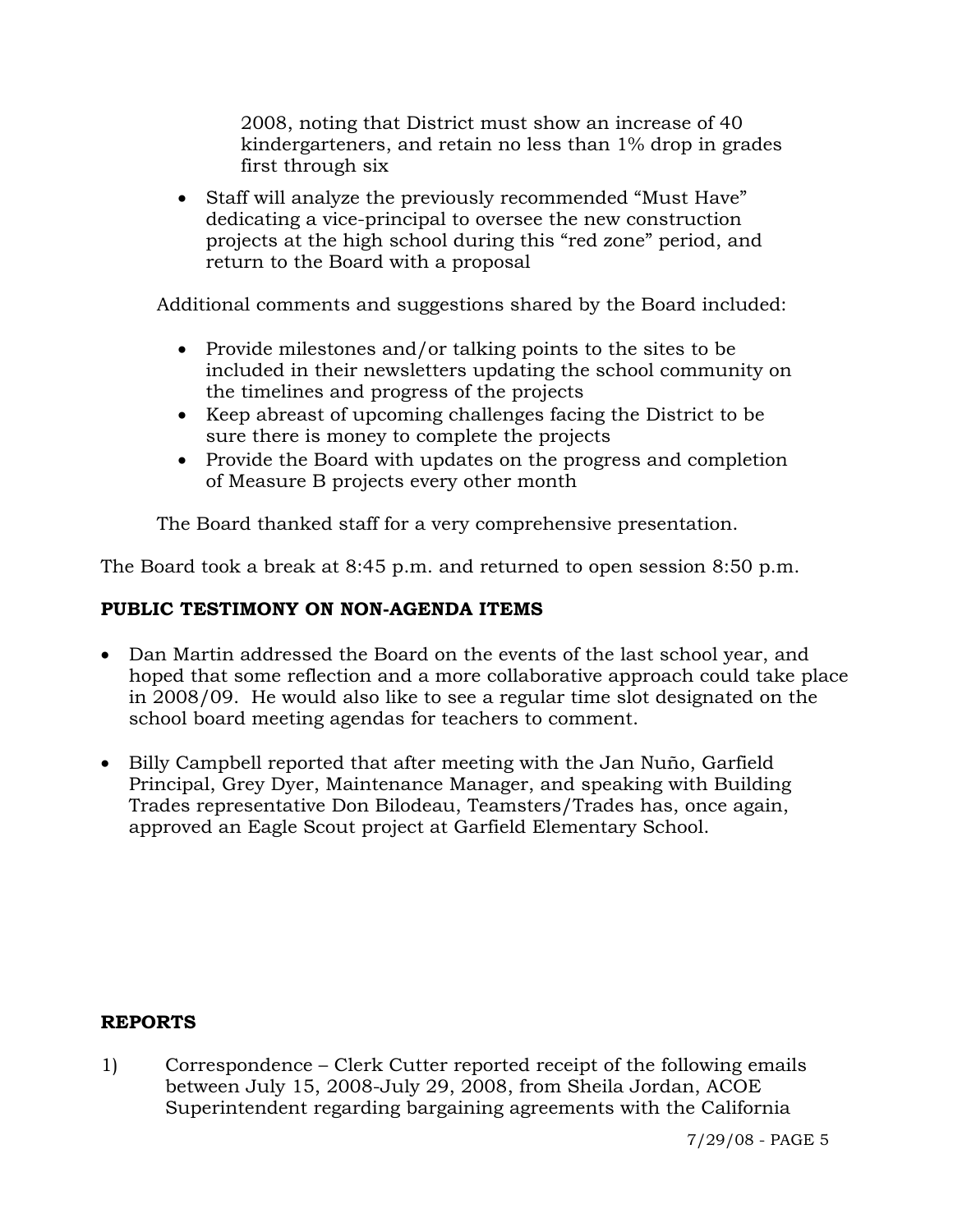School Employees Association (CSEA) and Teamsters Union Local 856 and Teamster/Trades; from Richard Fishbaugh regarding algebra requirements; from Roxanne Ansolabehere regarding "Thank You" note to Chris for expanded wiring in library; from Geri Isaacson regarding letter of resignation from McKinley Elementary; from Dan Martin regarding questions regarding the Superintendent's evaluation document request; from Vicki Woolworth regarding District communications, and from Catherine Luce regarding Superintendent Lim's contract.

2) Superintendent's Report – Superintendent Lim reported that she attended the summer school graduation ceremony for eight high school seniors at the San Leandro Library. She thanked Mr. Richards, Mrs. Cutter, Ms. Perry, and Mr. Davis for attending and showing how important the event was to the graduating students.

On July 23, the Superintendent personally drove to Pleasanton to meet with Safeway Information Technologies Norcal Field Services Manager Jack Papazian and accepted, on behalf of the District, 75 IBM laptop computers donated by Safeway.

The Superintendent reported that the principals have been in the process of interviewing and selecting new teachers. Ms. Lim, along with Assistant Superintendents Cindy Cathey and Song Chin-Bendib meet with the teachers during their orientation and share the District's equity work, safe schools' work, open door policy and how they can support them in some way during their career in San Leandro.

- 3) Board Committee Reports
	- City/District Liaison- Mr. Davis reported that the committee met on July 17 and continued the discussion regarding the renovation/relocation of Burrell Field, with Mr. Davis noting that this item would be agendized for further discussion by the Board. The City's fueling facility upgrade, potential City police services parcel tax, follow-up on the San Leandro High School pool, and a Maintenance Assessment District Tax (which would cover the costs for maintaining all fields and parks, etc.) were also discussed. The committee also heard the City Finance Committee's recommendation that will be going to the City Council for consideration regarding Redevelopment Agency financial assistance for the 9<sup>th</sup> grade campus enhancements to E.  $14<sup>th</sup>$ Street.

Following Mr. Davis' report, Mr. Katz confirmed that the City has decided to move forward with a Public Safety Parcel Tax as well as two other revenue measures.

• Communication - Mr. Katz reported that the committee met on July 16 and discussed communicating the District's message through the San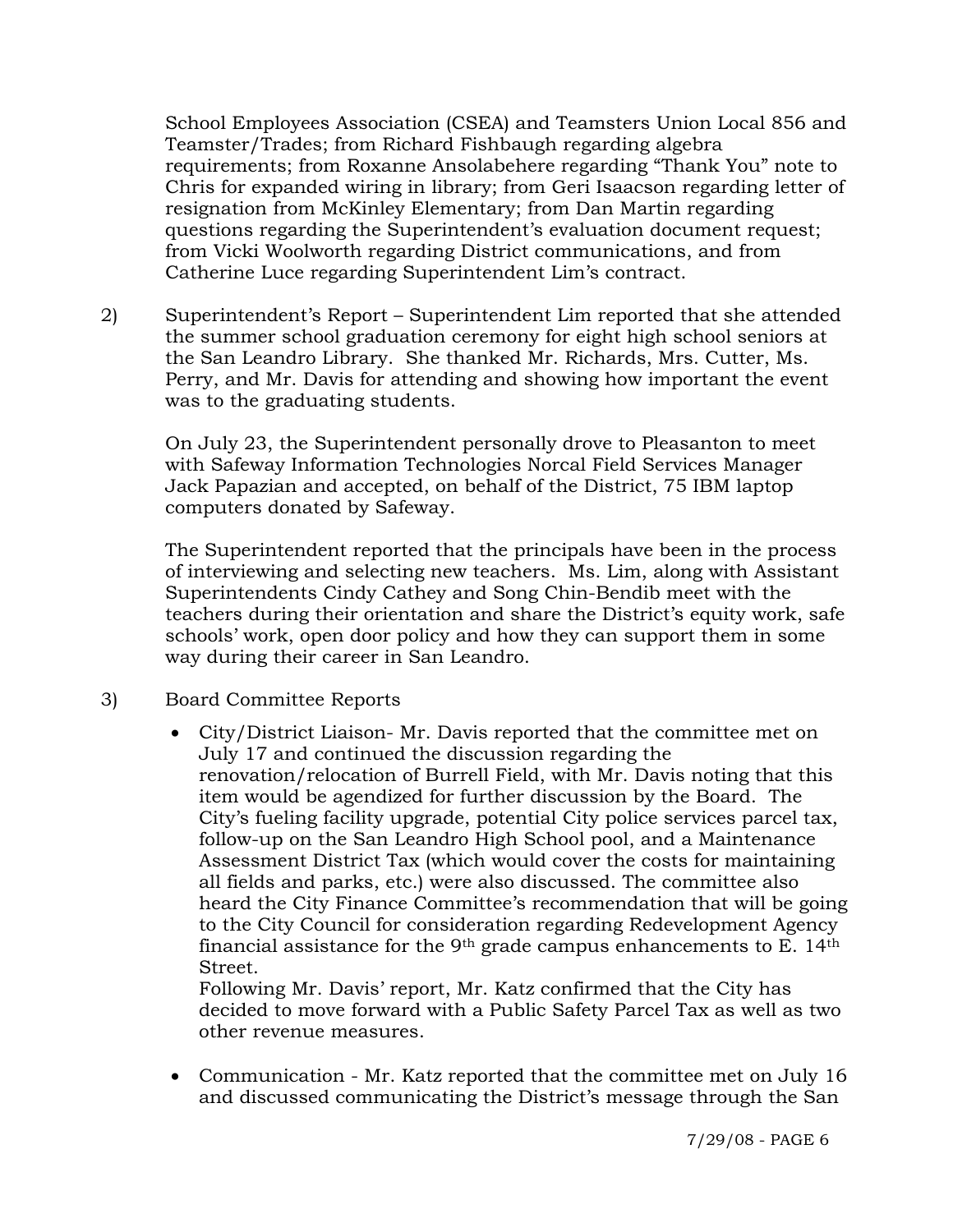Leandro Times Ads, the Daily Review, Chamber News, and homeowners' newsletters and the possibility of expanding to local Spanish publications. Measure B Communications was also discussed.

- Policy Ms. Perry reported that the committee met on July 23 and discussed the Student Use of Technology, Employee Use of Technology, and the Uniform Complaint Procedures with proposed changes being brought forward for Board consideration tonight. There was also a follow-up on the Educational Foundation Policy.
- Ad Hoc Committee to Name 9<sup>th</sup> Grade Campus Mr. Richards stated that he would provide a report at the time of the General Discussion later on in tonight's agenda.

## **CONSENT ITEMS**

Mr. Cassidy requested that 3.8-C, Memorandum of Understanding between Garfield Elementary School and Center for Culturally Responsive Teacher and Learning (CCRTL), be pulled from the Consent Calendar.

General Services

| Approve of Board Minutes – June 17, 2008 |
|------------------------------------------|
|------------------------------------------|

Human Resources

- 2.1-C Acceptance of Personnel Report
- 2.2-C Renewal of Student Teaching Agreement

### Educational Services

- 3.1-C Recommendation for Readmission from Expulsion for Student E06- 06/07
- 3.2-C Recommendation to Continue the Expulsion Order for Student E24- 05/06
- 3.3-C Memorandum of Understanding between San Leandro Unified School District Special Services Department and Girls Incorporated of Alameda County for the 2008-2009 School Year for Mental Health Services
- 3.4-C Memorandum of Understanding between San Leandro Unified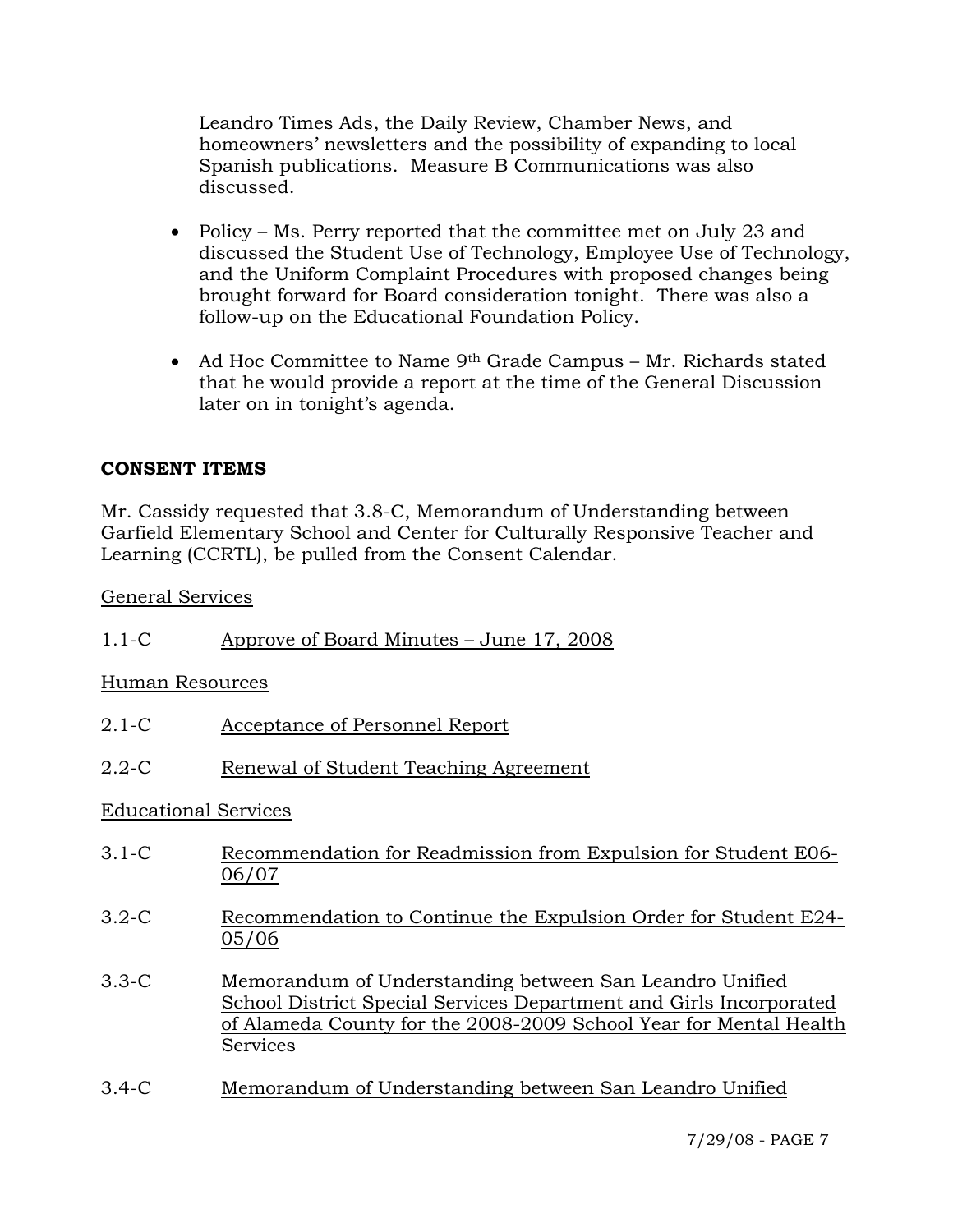School District and Girls Incorporated of Alameda County for the 2008-2009 School Year for Mental Health Services

- 3.5-C Discard K-8 Obsolete Textbooks
- 3.6-C Contract between the San Leandro Unified School District and the Riverside Publishing Company for the K-12 Edusoft Assessment Management System
- 3.7-C Contract between Garfield Elementary School and Data Works
- 3.9-C Proposed Changes to Board Policy 1312.3, Administrative Regulations 1312.3, and Exhibit 3, 1312.3-Uniform Complaint Procedures
- 3.10-C Memorandum of Understanding between San Leandro Unified School District and Alameda County Office of Education (ACOE) Mathematics Development Center

Business, Operations and Facilities

- 4.1-C Ratification of June 2008 Payroll
- 4.2-C Approval of Bill Warrants
- 4.3-C Resolution #08-37 to Declare Certain Equipment Surplus and/or Obsolete
- 4.4-C Contract for Independent Contractor James Foster
- 4.5-C Proposed Changes to Board Policy 4040, Administrative Regulations 4040, and Exhibit 4040-Employee Use of Technology
- 4.6-C Proposed Changes to Board Policy 6163.4, Administrative Regulations 6163.4, and Exhibit 6163.4-Student Use of Technology

On a motion made by Mr. Katz and seconded by Ms. Perry, the Board approved the remaining consent items by a 7-0 vote.

Educational Services

3.8-C Memorandum of Understanding between Garfield Elementary School and Center for Culturally Responsive Teaching and Learning (CCRTL)

> Responding to Mr. Cassidy, Assistant Superintendent Cindy Cathey explained that the training is customized to meet the needs of the

> > 7/29/08 - PAGE 8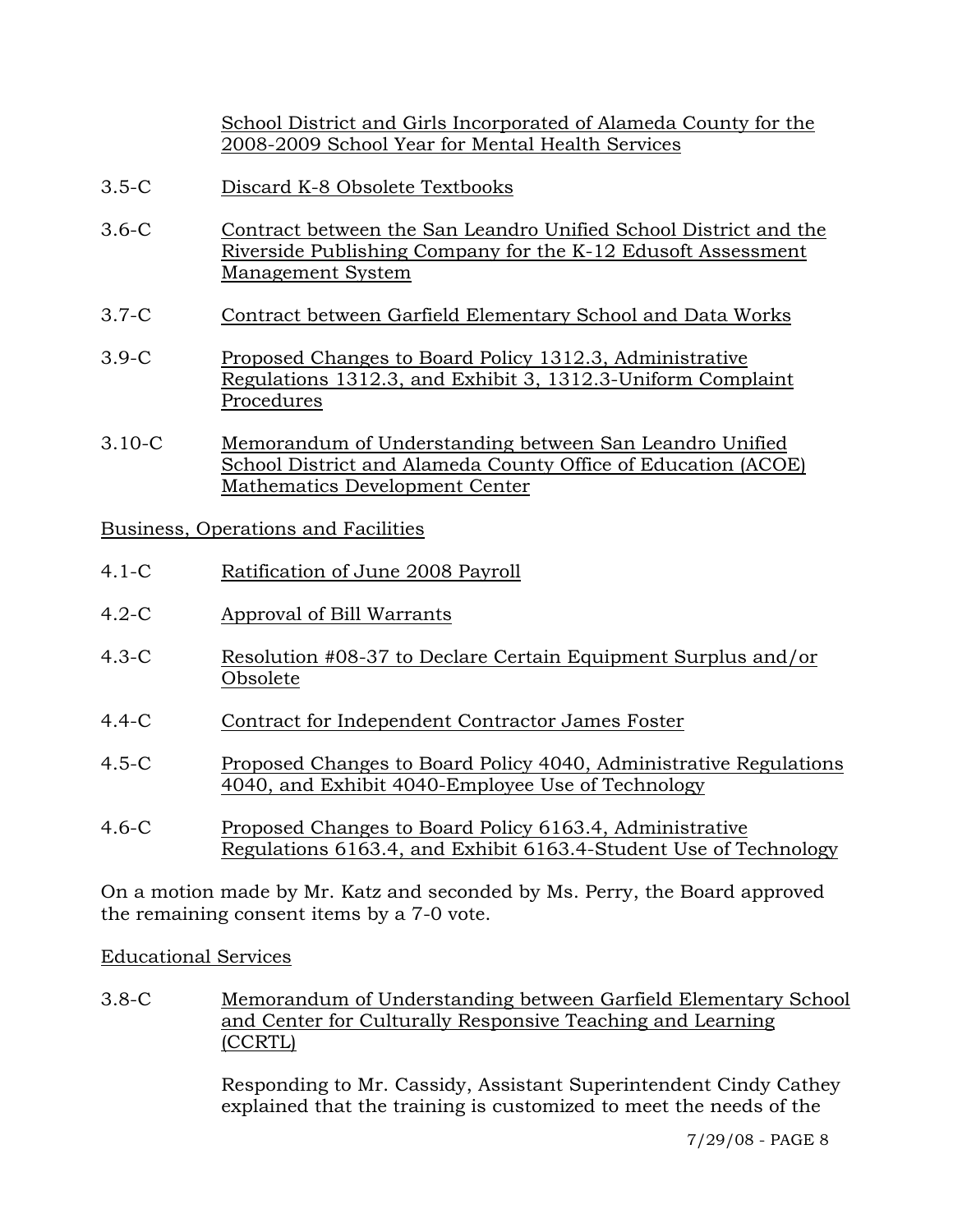Garfield staff and includes a content specific staff workshop, demonstration lessons by content experts, and on-site coaching for cohort teachers, noting that the ultimate goal is to build the capacity of lead teachers who will sustain the work in the future without hiring consultants.

Student Board member Coria commented that her God mother, who is a teacher at Garfield, received the training and highly recommended it.

Ms. Perry said that she had an opportunity to attend part of the training and observed how engaged the teachers were.

On a motion made by Mr. Richards and seconded by Mrs. Hague, the Board approved the Memorandum of Understanding between Garfield Elementary School and Center for Culturally Responsive Teaching and Learning (CCRTL) by a 7-0 vote.

# **ACTION ITEMS**

### Human Resources

2.1-A Employment Contract between San Leandro Unified School District and the Superintendent

## **PUBLIC COMMENT**

District Principals, Victoria Forrester, Roosevelt Elementary School, and Mary Ann Valles, Bancroft Middle School spoke in support of the Superintendent commending her work.

Ms. Valles urged the Board to vote to continue her leadership so that "the District can remain on a course that has proven to be successful for our students."

Before the vote was taken Mr. Katz expressed his views regarding the letter of support for the Superintendent and the "no-confidences" vote from the teachers, adding that the decision-making process for him was lengthy and difficult.

Mrs. Cutter called for a vote before Mr. Cassidy began his comments, but later retracted her call so that he could continue.

Mr. Cassidy's comments focused on a variety of virtues that he looked for in a Superintendent, but was cautioned that the District could be held responsible if closed session matters were made public. Once again, Mrs. Cutter called for a vote.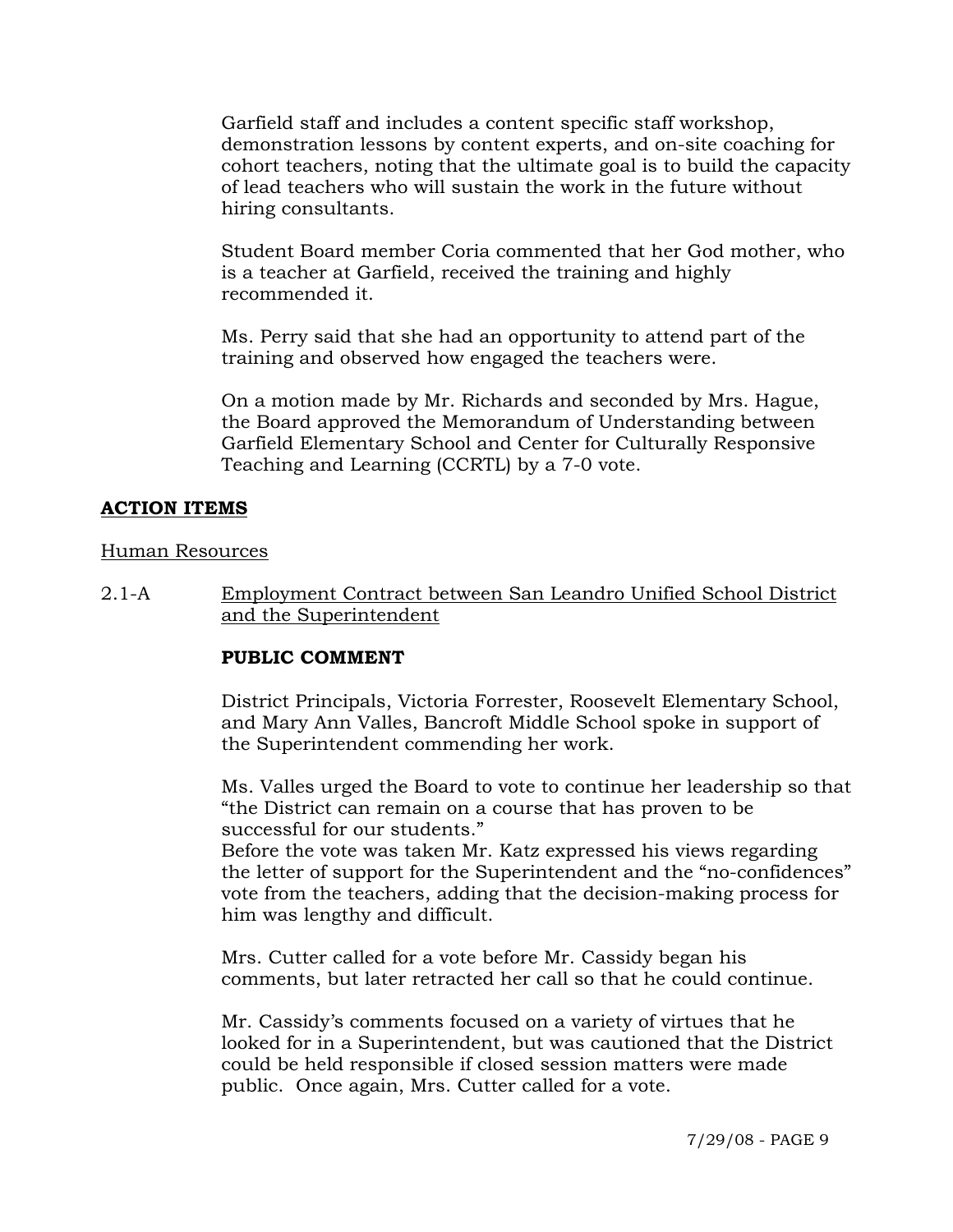On a motion made by Mrs. Cutter and seconded by Mr. Richards, the Board approved the following modifications to the contract between San Leandro Unified School District and the Superintendent: A one-year extension to the Superintendent's contract with the same 3% salary increase going forward as the other employee groups received for the 2008/2009 school year; with no retroactive raise for 2007/2008; and no step increase by a 5-2 vote. Trustees Cassidy and Katz voting no.

2.2-A Employment Contract between San Leandro Unified School District and the Assistant Superintendent, Business Services

> On a motion made by Mrs. Cutter and seconded by Mr. Richards, the Board approved the following modifications to the contract between San Leandro Unified School District and the Superintendent: A one-year extension to the Assistant Superintendent, Business Services contract with the same 3% salary increase going forward as the other employee groups received for the 2008/2009 school year; with no retroactive raise for 2007/2008 by a 7-0 vote.

2.3-A Employment Contract between San Leandro Unified School District and the Assistant Superintendent, Educational Services

> On a motion made by Mrs. Cutter and seconded by Mrs. Hague, the Board approved the following modifications to the contract between San Leandro Unified School District and the Assistant Superintendent, Educational Services: A one-year extension to the Assistant Superintendent, Business Services contract with the same 3% salary increase going forward as the other employee groups received for the 2008/2009 school year; with no retroactive raise for 2007/2008, by a 7-0 vote.

## **DISCUSSION ITEM**

Facilities and Construction

## 5.1-D Naming the 9th Grade Campus

The Board discussed the naming of the 9th Grade Campus process and timeline.

Mr. Richards, Ad Hoc Committee for Naming the 9th Grade Campus Chair, reported that after the Board heard a presentation and discussion on different strategies that Board might consider to generate excitement and to engage the community in the process of naming of the 9th grade campus using naming criteria listed in BP 7310, an ad hoc committee was appointed to discuss timelines and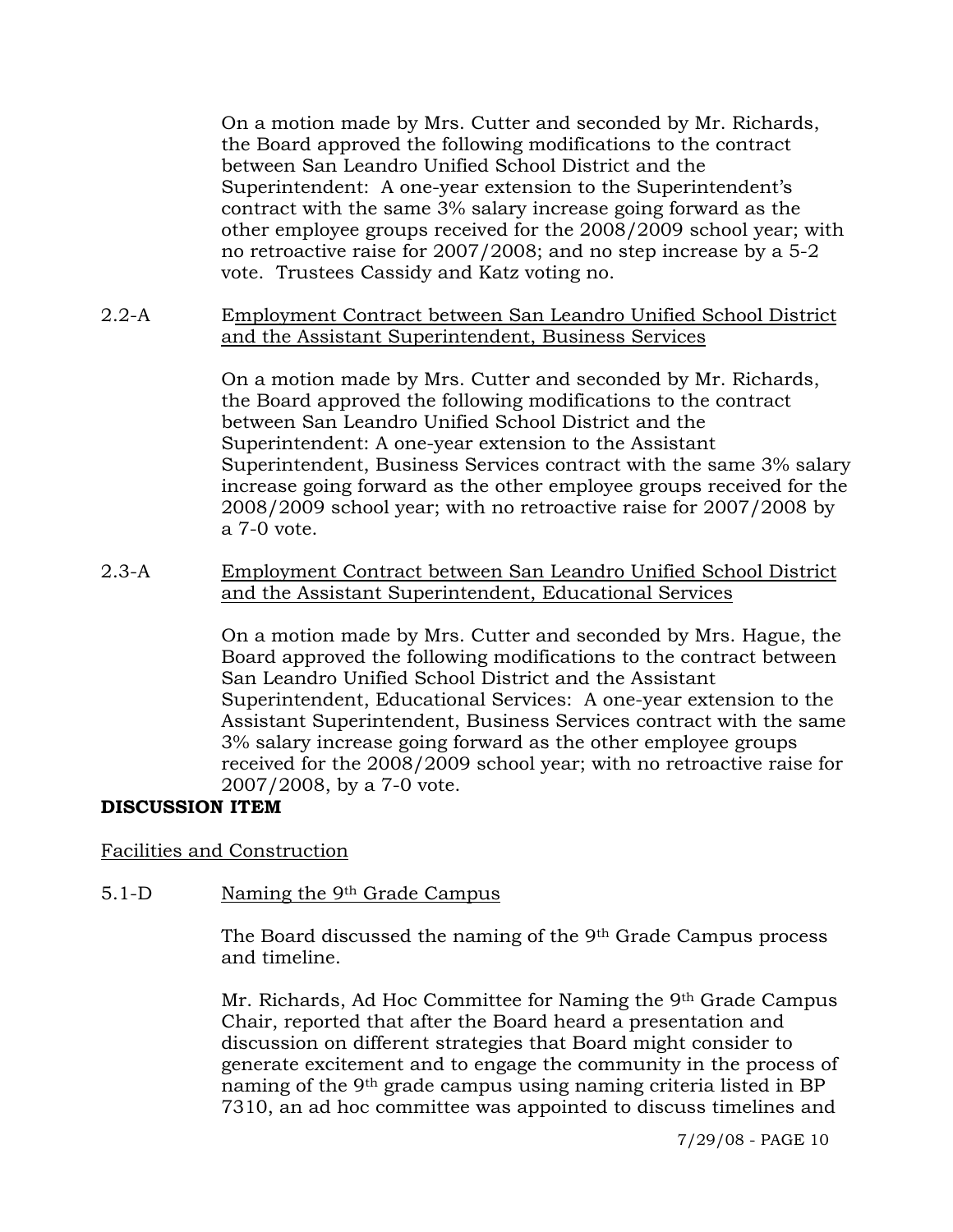process and then report back to the Board.

The committee met on July 22 and discussed two timeline options: accelerated and extended. In addition, the committee felt that they needed further clarification and guidance from the Board in order to proceed.

The Board was asked to give consensus on the following recommendations:

- 1. Naming of the campus:
	- Is it the desire of the Board to name the campus as an extension of the high school campus (i.e. San Leandro High School 9th Grade Campus; or
	- Is it the Board's desire to name the campus after an individual or different location?
- 2. Process and Timeline:
	- Is it the desire of the Board to use an accelerated process and timeline so that the name of the campus can be announced as part of a groundbreaking ceremony, estimated to be in November 2008 (date to be determined); or
	- Is it the Board's desire to have a longer timeline that would allow the Board to announce the process and timeline at the groundbreaking, but allow for more community engagement and input, with a name unveiling at a later date and separate celebration?

The Board agreed that "San Leandro High School" should be the official name and part of the title, with some wanting to name it after an individual who had a local connection or historical significance, rather than just "9th Grade Campus."

The Student Board member would like to see the name remain "San Leandro High School – 9th Grade Campus" because it would make the transition for the 9th graders easier as well as clearly identifying the campus as an extension of the main high school campus.

The Board also felt that the November 2008 target date for a name was too early. It was the consensus of the Board to:

- Name the campus as an extension of the high school campus, along with the name of a worthy individual
- Have a longer timeline with the Board announcing the process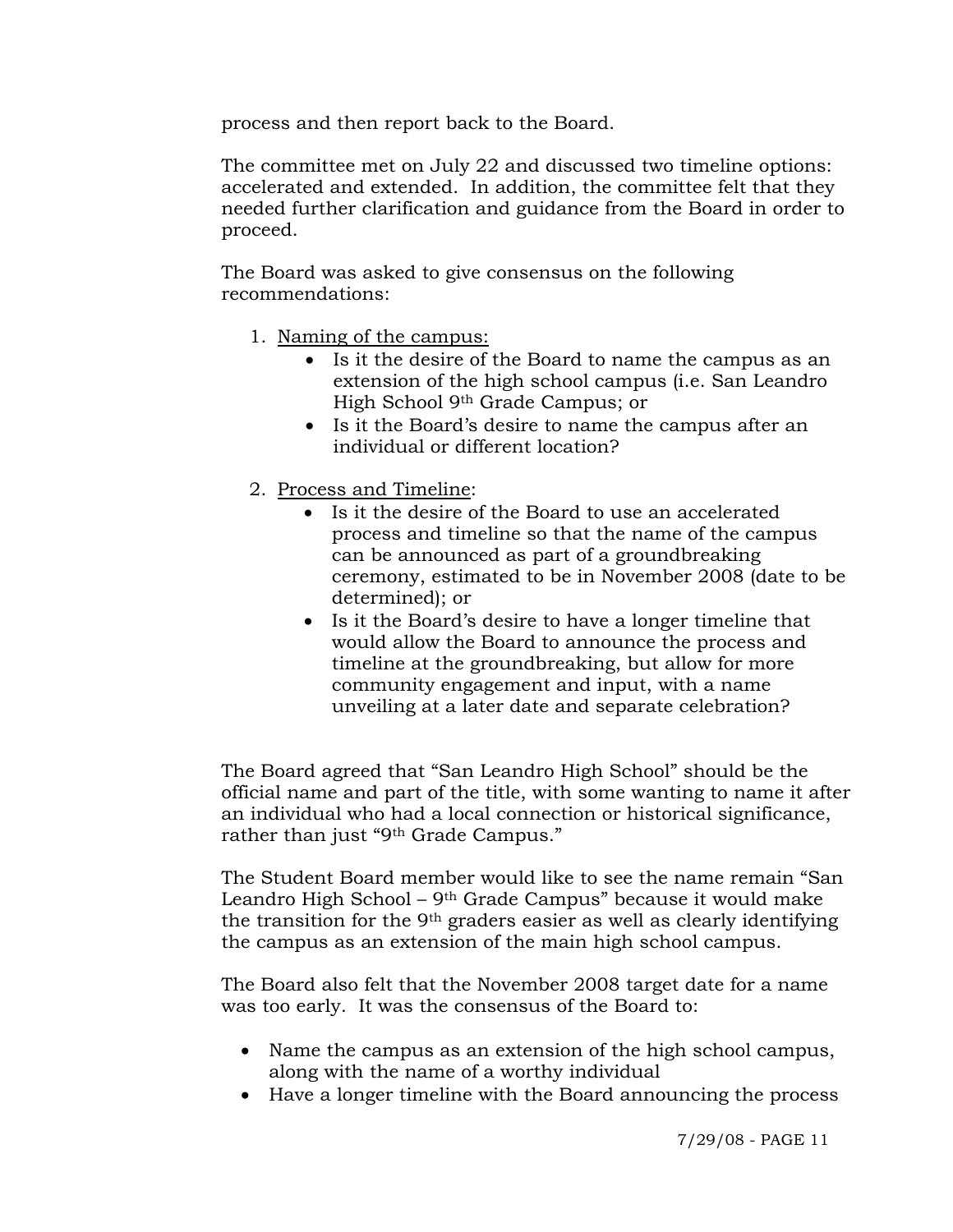and timeline at the groundbreaking, celebrating the unveiling of the name at a later date after community feedback has been received.

### **CONFERENCE ITEMS**

#### Human Resources

#### 2.1-CF Substitute Daily Rate Increase

The Board discussed and considered increasing the Daily Substitute Rate to \$125 and the Long-Term Substitute Rate to \$140.

### **PUBLIC COMMENT**

• Gerald Shovlin addressed the Board in support of the increased Daily Substitute rate and Long-Term Substitute Rate, agreeing that the increased pay would attract and retain those currently in the sub pool.

On a motion made by Mrs. Hague and seconded by Ms. Perry, the Board approved increasing the Daily Substitute Rate to \$125 and the Long-Term Substitute Rate to \$140 by a 6-0-1 vote. Mrs. Cutter abstaining because her daughter was a substitute teacher with the District last year.

The Student Board member was excused at 9:50 p.m.

### 2.2-CF Adult Instructor Hourly Pay Increase

The Board discussed and considered approving the hourly pay increase and revised teaching hours to earn pro-rated fringe benefits for the San Leandro Adult School.

Adult School Principal Susanne Wong further clarified the matrix showing the various tiered hourly rates, the proposed pro-rated fringe benefits, adding that there was money to cover this increased expense.

On a motion made by Mr. Richards and seconded by Ms. Perry, the Board approved the hourly pay increase and revised teaching hours to earn pro-rated fringe benefits for the San Leandro Adult School by a 7-0 vote.

### 2.3-CF Restoring the FTE for District Grant Writer Position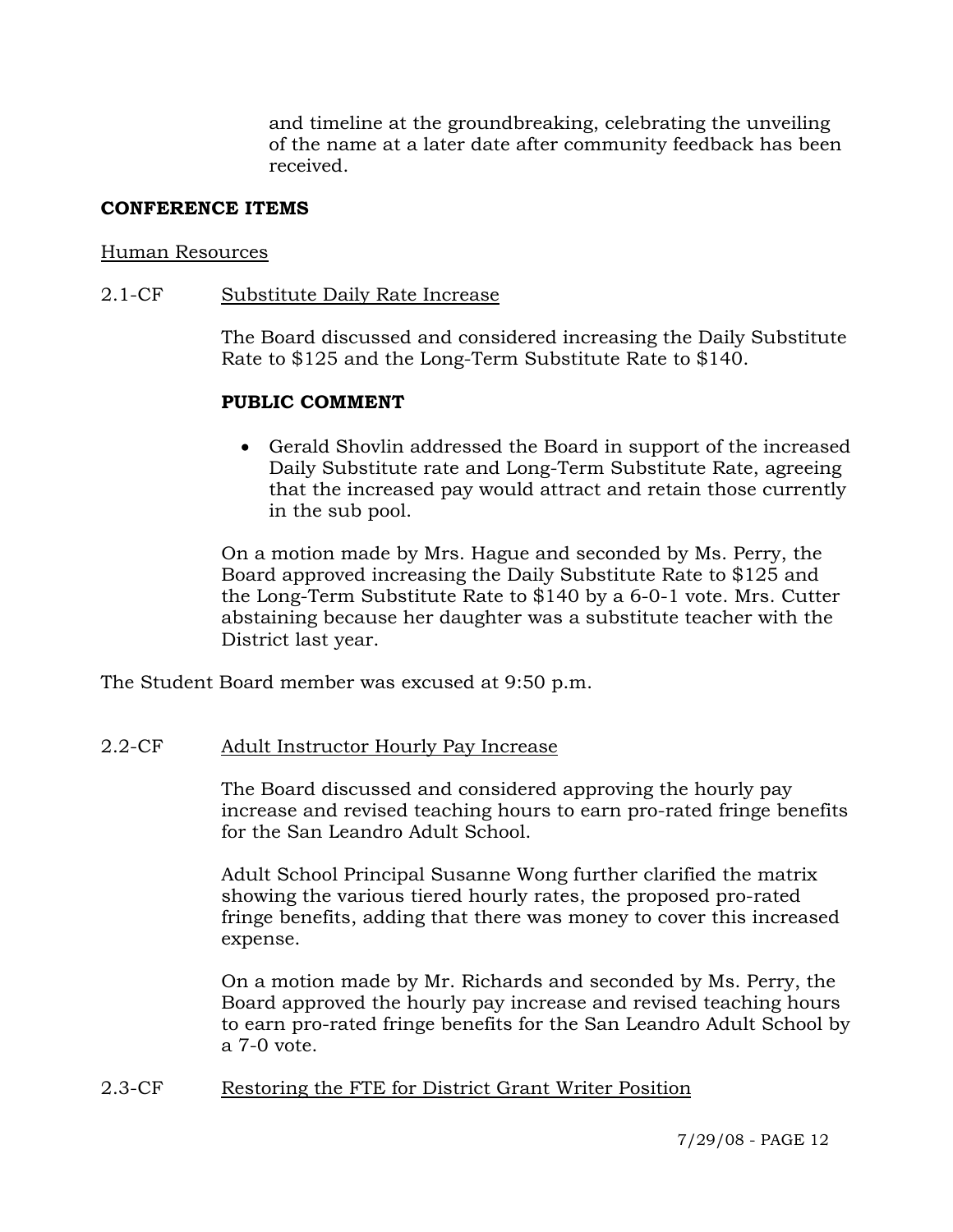The Board discussed and considered restoring the FTE to 1.0 FTE for the District Grant Writer, beginning August 18, funded from GEAR UP indirect funds.

In response to Mr. Cassidy's question whether providing funding for this position in addition to the Grant coordinator was in accordance with the grant, the Superintendent explained that the Grant Writer would be assuming the accounting piece of this grant to relieve the Business Department, which would normally be assuming that responsibility.

On a motion made by Mr. Richards and seconded by Ms. Perry, the Board restored the FTE to 1.0 FTE for the District Grant Writer, beginning August 18, funded from GEAR UP indirect funds by a 7-0 vote.

### Business, Operations and Facilities

### 4.1-CF Server Upgrade Contract

The Board discussed and considered approving the server upgrade contract with IBM to supply the equipment and perform the implementation required to replace five outdated servers and upgrade one email server at the District Office, and increase data storage capacity and enhance the current backup solution.

Mr. Katz asked if provisions had been made for placing a back-up mail server outside the single internet connection that both of these servers rely on in case the District's connection through the County goes down and emails are bounced back to the sender.

In response, Assistant Director of Technology Ling King commented that initially that has not been considered; however, a back-up internet connection as a failover could be looked into whereby when the connection to the District goes down, it would automatically switch over to a Comcast type connection. He also said that he would look into what other districts are doing and discuss storing emails if the connection goes down and resending emails once the connection is restored with the County.

On a motion made by Mr. Katz and seconded by Mrs. Hague, the Board approved the server upgrade contract with IBM to supply the equipment and perform the implementation required to replace five outdated servers and upgrade one email server at the District Office, and increase data storage capacity and enhance the current backup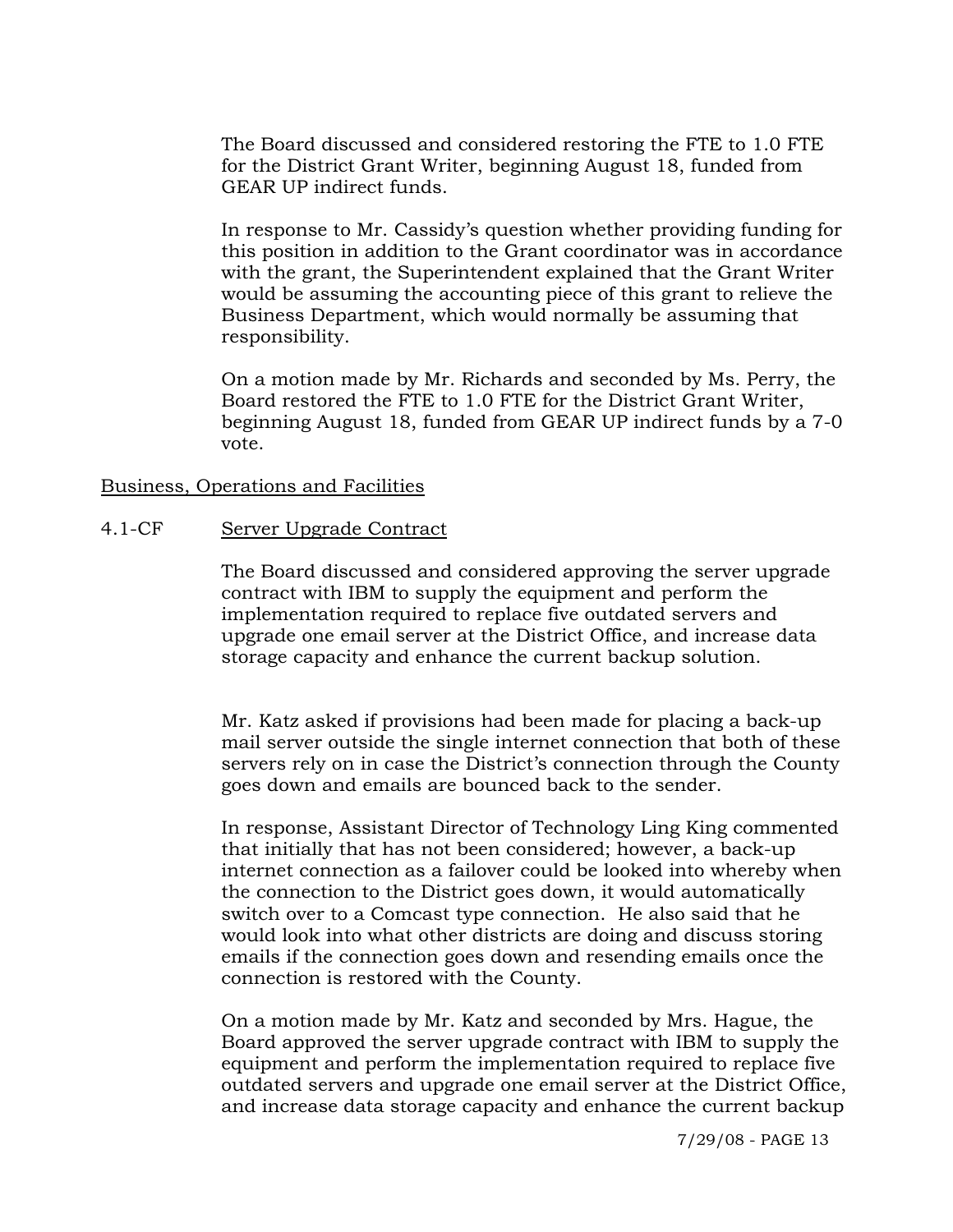solution by 7-0 a vote.

## **INFORMATION ITEMS**

### Educational Services

3.1-I Williams Quarterly Report

The Board received for information and review the Williams Uniform Complaints (including Valenzuela Settlement requirements) Quarterly Report for the period April through June 2008.

## Business, Operations and Facilities

4.1-I Miscellaneous Receipts

Miscellaneous receipts in the amount of \$9,473,978.95 have been deposited in the Treasure of Alameda County.

# **ADDITIONAL SUGGESTIONS AND COMMENTS FROM BOARD MEMBERS**

• Mrs. Cutter would like the Facility/Technology Committee to discuss the San Leandro High School pool at their next meeting. This will give the committee an opportunity to hear an update, in light of the upcoming February 2009 deadline regarding the decision to be made on how the pool will operate beyond 2009 and identify what work is still required by the Alameda, County Health Department.

With regards to the Superintendent sending out communications to those families who may not have children in the District, it was suggested contacting the various Homeowners' Associations to see how they receive information regarding the District, which will guide the process.

At a recent Broadmoor Neighborhood Association event that she attended, Mrs. Cutter shared that Peggy Combs, who works with "Building Futures with Women and Children" wanted to compliment the District, specifically Danny Hillman and Ali Cannon, for their leadership in overseeing the McKinney-Vento grant which facilitates the enrollment, attendance, enrichment activities and supports the well being of homeless children and youth in school.

She also attended the summer high school graduation and found it to be a very moving event.

• Ms. Perry welcomed Student Board member Flavia Coria. She also attended Garfield Elementary School's opening day.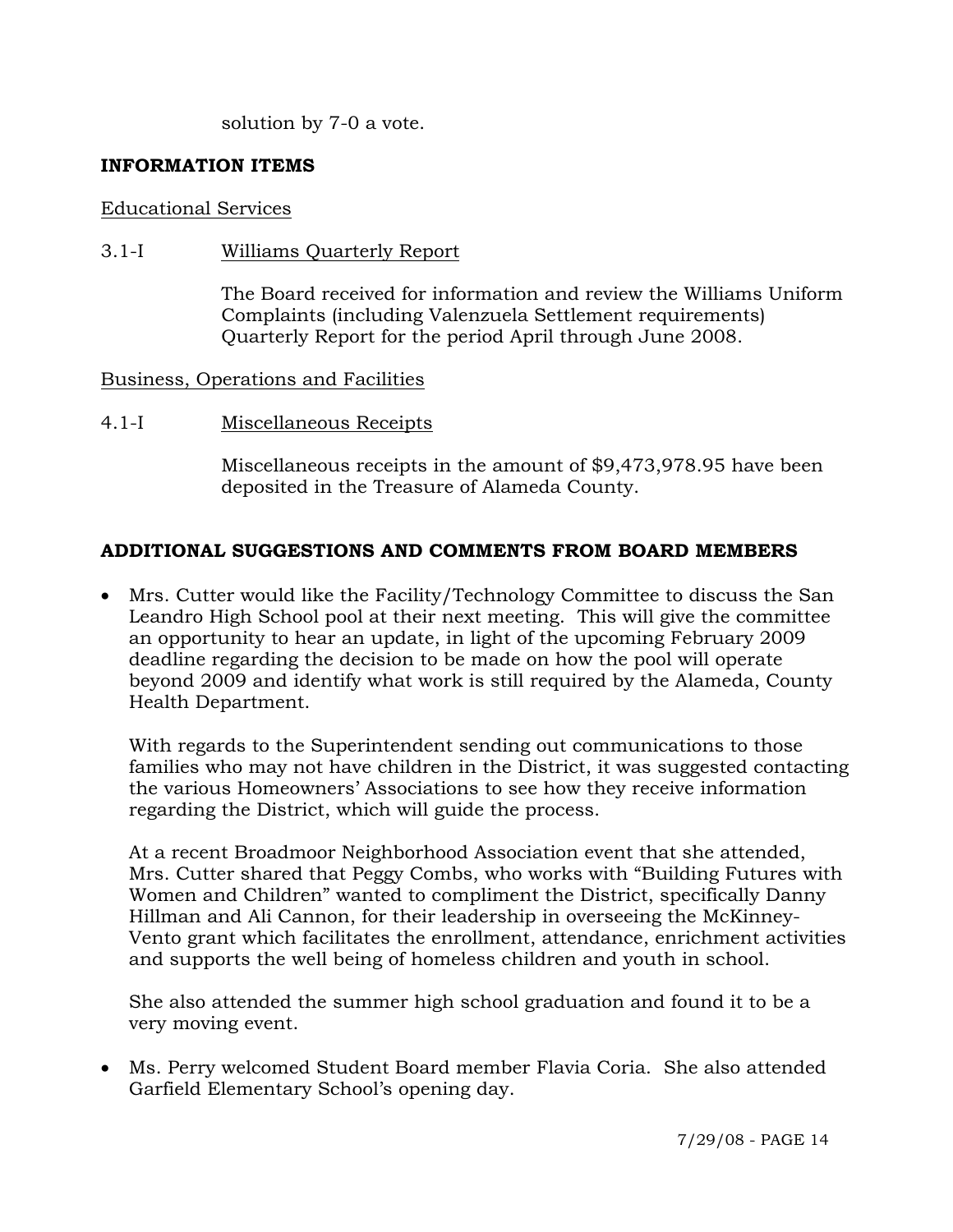Ms. Perry reported that the Governor's Education Task Force Report will be presented on Thursday, July 31 at the Santa Clara Office of Education.

She drew the Board's attention to the changes being proposed by the City with regards to the Recreation and Parks Commission's representative selection process and her concern of the possibility of losing this vehicle of communication between the City and District. She suggested that the City/District Liaison Committee discuss it at their next meeting.

• Mr. Katz asked for consensus to have time set aside on the Board meeting agenda for bargaining groups to make presentations to the Board.

Mrs. Cutter felt that allotting a 5-minute time slot for bargaining groups to provide a report to the Board would be appropriate. She also suggested that each school site been given an opportunity each month to provide a brief presentation/report on interesting events at their site, similar to how the Board receives updates from our Parks and Recreation Commission representative.

Ms. Perry agreed with the concept of giving bargaining groups an opportunity to provide a report; however, stressed the need and importance of giving equal time to all groups.

It was the consensus of the Board to have the Superintendent work with the unions to see what structure might work best for all and then report back to the Board by September.

- Mr. Richards asked for an update on the District Office's 4-day workweek, and suggested exploring the possibility of implementing the same work schedule during break periods i.e. spring and winter.
- Mr. Cassidy asked for consensus from the Board on the following issues:
	- Placing a resolution on the next Board agenda for discussion in opposition to Proposition 8 which if passed in November would ban gay marriage in California. The Board members had differing views on its relevancy to the District and the Board, and if it actually qualified under the Advocacy Committee's charter as something they should address. It was the consensus of the Board to refer the draft resolution to the Advocacy Committee for their review and bring it back to the Board for consideration.
	- It was the consensus of the Board to have the Facilities/Technology Committee continue their discussion on the San Leandro Pool, Burrell Field, and the Maintenance Improvement District, and return to the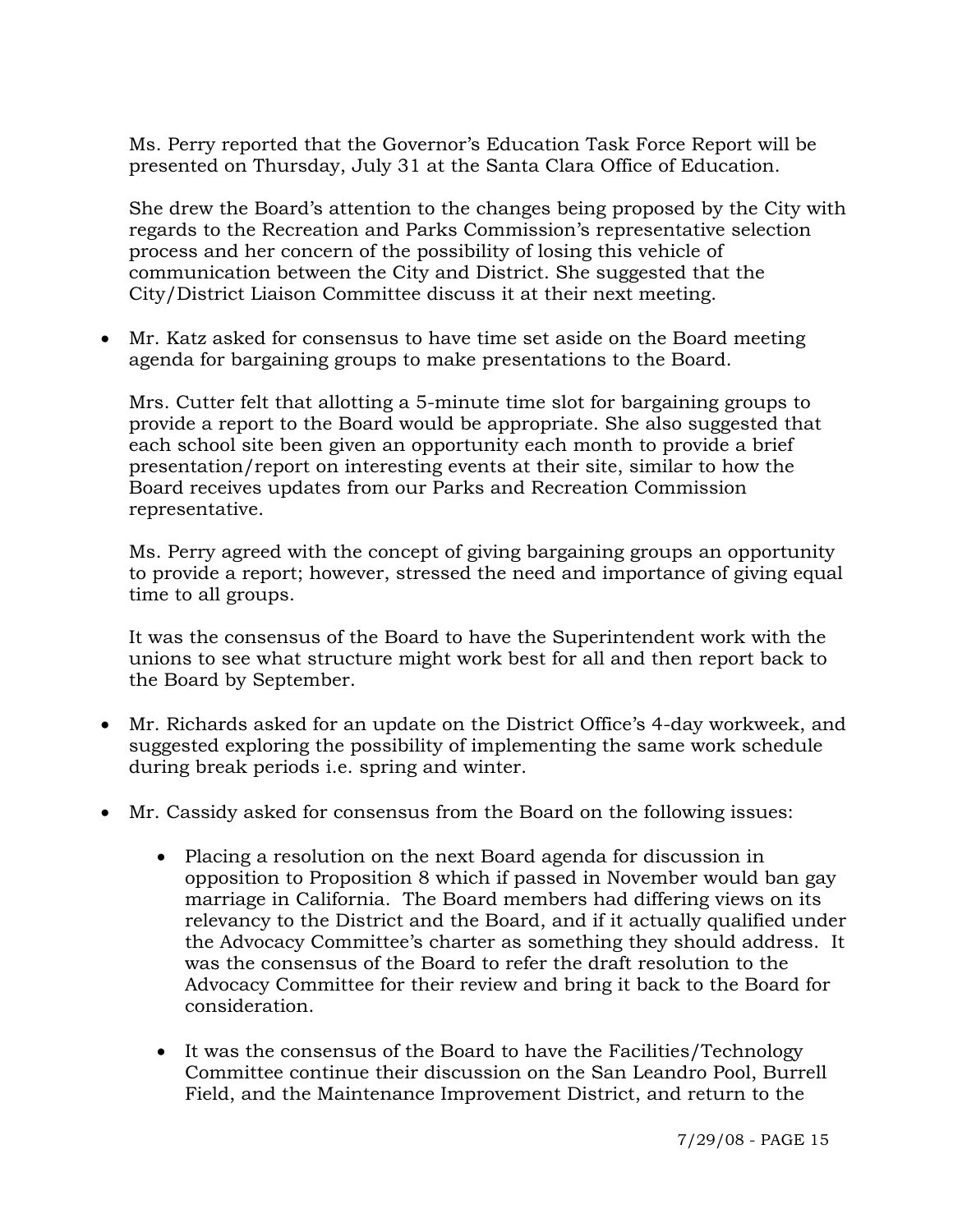Board for an update and discussion at an open Board meeting. It was also noted that the Teamster/Trades needed to be part of these discussions.

Mr. Cassidy also requested that the Board receive a copy of the Conflict of Interest Form 700 filled out by the Superintendent and Business Services personnel, and the Director of the Bond.

At 10:30 p.m., and on a motion made by Mr. Katz and seconded by Mr. Richards, the Board extended the regular meeting until 10:35 p.m. by a 7-0 vote.

At the close of the meeting, the Board commented that as the District moves forward, we do so in the spirit of cooperation and collaboration and focus on such issues as employee relationships, and the budget, making the 2008-2009 school year as successful as possible.

#### **ANNOUNCEMENT**

#### **Future Board of Education Meetings**

 Regular Meeting – July 29, 2008 Regular Meeting – August 5, 2008 (placeholder) Regular Meeting – August 26, 2008 Regular Meeting – September 3, 2008 (Wednesday) Regular Meeting – September 16, 2008 Regular Meeting – October 7, 2008 Regular Meeting – October 21, 2008 Regular Meeting – November 4, 2008 Regular Meeting – November 18, 2008 Regular Meeting – December 2, 2008 Special Meeting – December 8, 2008 **(Swearing in and Reception for New & Re-Elected Trustees)** Special Meeting – December 11, 2008 Regular Meeting – January 8, 2009 (placeholder) Regular Meeting – January 21, 2009 (Wednesday) Regular Meeting – February 3, 2009 Regular Meeting – February 18, 2009 (Wednesday) Regular Meeting – March 3, 2009 Regular Meeting – March 12, 2009 (placeholder) Regular Meeting – March 17, 2009